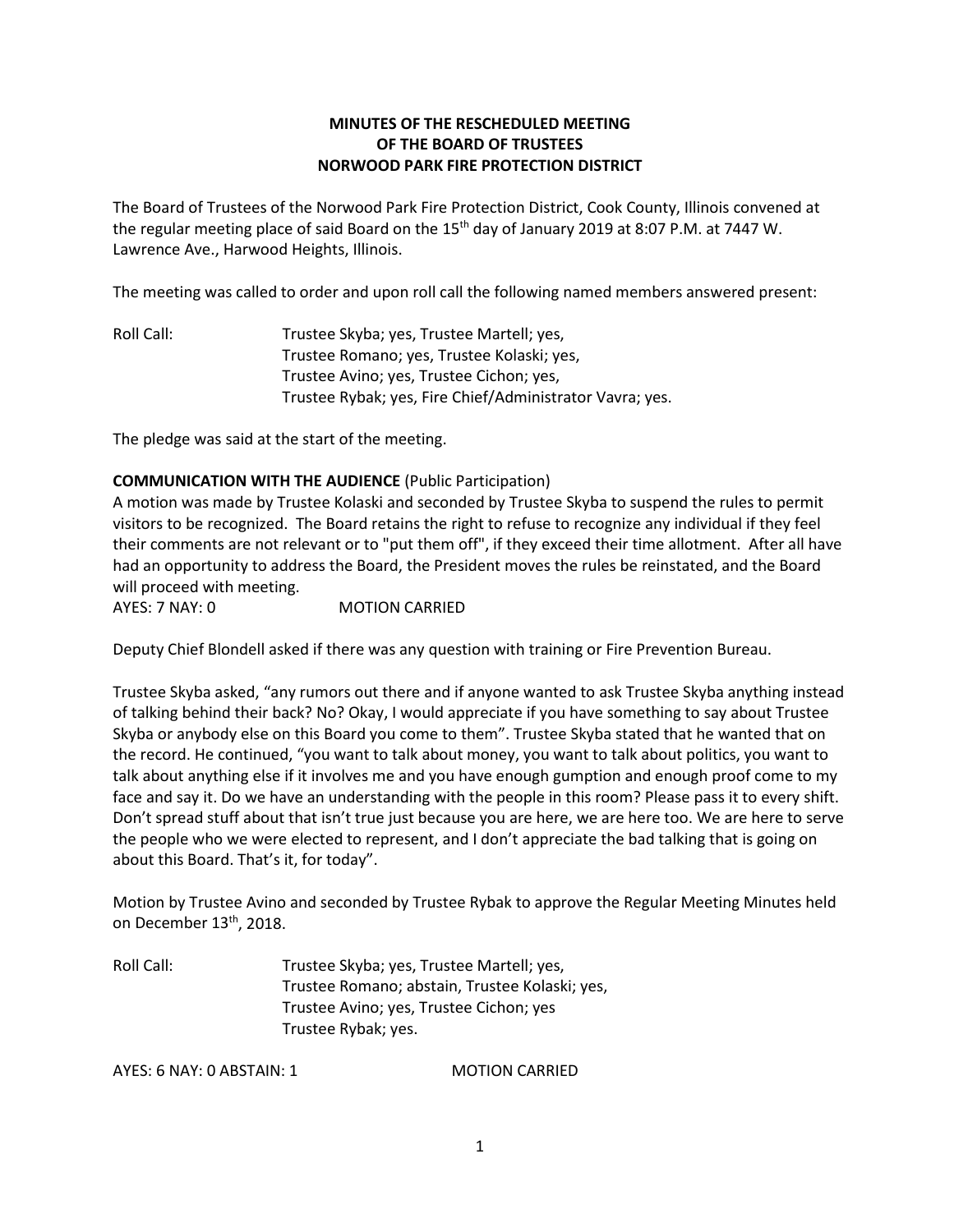Motion by Trustee Kolaski and seconded by Trustee Cichon to approve and keep closed the minutes of the Closed Session meeting held on December 13<sup>th</sup>, 2018.

Roll Call: Trustee Skyba; yes, Trustee Martell; yes, Trustee Romano; abstain, Trustee Kolaski; yes, Trustee Avino; yes, Trustee Cichon; yes Trustee Rybak; yes.

AYES: 6 NAY: 0 Abstain: 1 MOTION CARRIED

Motion by Trustee Romano and seconded by Trustee Avino to approve payment of all current disbursements in the amount of \$320,877.16.

Trustee Romano stated this month's disbursements were low due to half of the bill not being paid.

Trustee Skyba asked if you only have \$100 in your account and you write a check for \$150, can you do that? Trustee Romano replied that you could, but it would bounce. Trustee Skyba commented, there you go, using small figures.

| Roll Call: | Trustee Skyba; yes, Trustee Martell; yes,  |
|------------|--------------------------------------------|
|            | Trustee Romano; yes, Trustee Kolaski; yes, |
|            | Trustee Avino; yes, Trustee Cichon; yes    |
|            | Trustee Rybak; yes.                        |

AYES: 7 NAY: 0 **MOTION CARRIED** 

#### **TREASURER'S REPORT**

Schedule of Assets (Arising from Cash Transactions) December 31, 2018

| Assets                                                       |              |
|--------------------------------------------------------------|--------------|
| Checking and money market accounts (interest rate-APY):      |              |
| Byline Bank checking #4303503 (0.046%)                       | 86,467.36    |
| Byline Bank money market #4303498                            | 31,707.64    |
| Byline Bank ambulance billing money market #4304492 (0.295%) | 542,961.06   |
| Byline Bank-Medical #1003102                                 | 5,859.22     |
| Byline Bank- FSA #9990034868                                 | 7,487.64     |
| Total checking and money market accounts                     | \$674,482.92 |
| Certificates of deposit (interest rate and maturity):        |              |
| Belmont Bank (3.00%, 02/10/21)                               | 654,217.42   |
| Belmont Bank (2.30% 08/05/19)                                | 130,911.44   |
| Belmont Bank (2.35% 06/23/19)                                | 445,194.78   |
| Belmont Bank (3.00% 01/21/21)                                | 544,585.13   |
| Belmont Bank (2.30% 07/19/19)                                | 384,108.61   |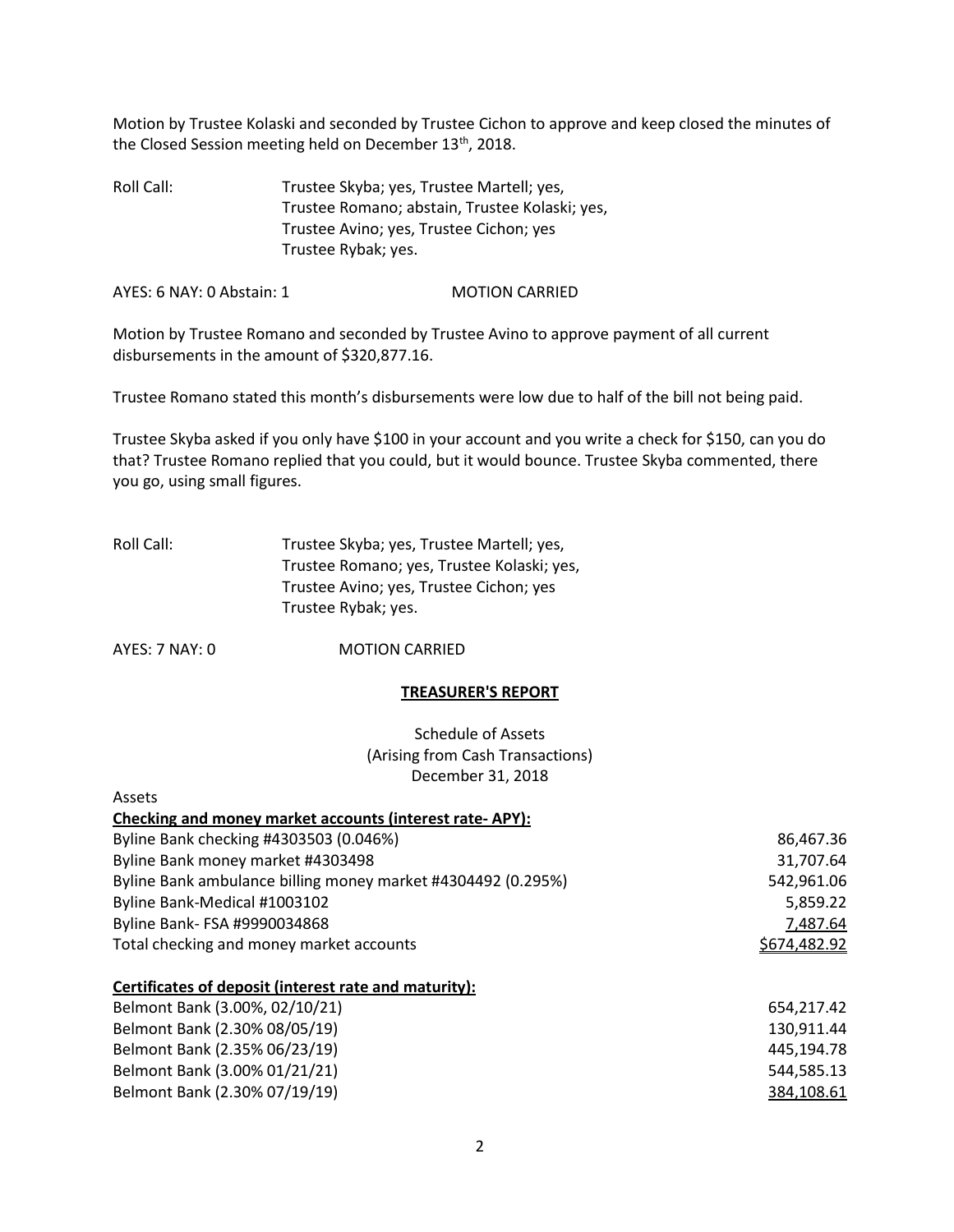Total certificates of deposit  $$2,159,017.38$ Total checking, money market and certificates of deposit  $$2,833,500.30$ 

Motion by Trustee Cichon and seconded by Trustee Kolaski to approve the Treasurer's report as presented from the Financial Statement for December 2018.

Trustee Romano stated that the report shows the property tax balance being low. Interest income has increased from 1%. Ambulance billing has increased. For 6 months we are negative \$275,000 due to not receiving our tax money yet.

Regarding the forecast report, will increase ambulance billing and interest income, expenses of \$455,000 monthly has been accurate.

Trustee Romano explained that the reserves are used for when we do not receive property tax money. We have not received any in 5 months and need to get money from somewhere. Explained why we have the reserves and why they are needed. We are burning our reserves.

Trustee Skyba asked if the auditors concur with numbers? If he should not believe what others say? There are no hidden funds? Trustee Romano stated the numbers are all accurate.

| Roll Call: | Trustee Skyba; yes, Trustee Martell; yes,  |
|------------|--------------------------------------------|
|            | Trustee Romano; yes, Trustee Kolaski; yes, |
|            | Trustee Avino; yes, Trustee Cichon; yes,   |
|            | Trustee Rybak; yes.                        |
|            |                                            |

AYES: 7 NAY: 0 MOTION CARRIED

# **Chiefs' Report:**

Chief Vavra stated that his report was given to all trustees.

Deputy Chief Blondell is now a drone pilot for the MABAS Division 20 team. They are used at HazMat incidents, Technical Rescue incidents and large fires.

Chief report shows that 2018 was a busy year, we are up 7% on calls. The ratio is 65% EMS to fire, and we are averaging about 10 calls a day. Runs by vehicles has the engine running more than any ambulance alone, not to mention their own calls. Will continue to monitor and track where and how vehicles are used.

This is the  $2<sup>nd</sup>$  full year of response times, will be amending the percentages for 2019 goals.

On the list of projects is updating computers in the station and computers in the vehicles so we will get better data. Trustee Rybak stated that 50 minutes door to balloon time is good, the average for January in 2018 was 44 minutes. Discussion.

Chief stated there are grant programs we will be working on: MIH, solar energy and smoke detector/CO programs.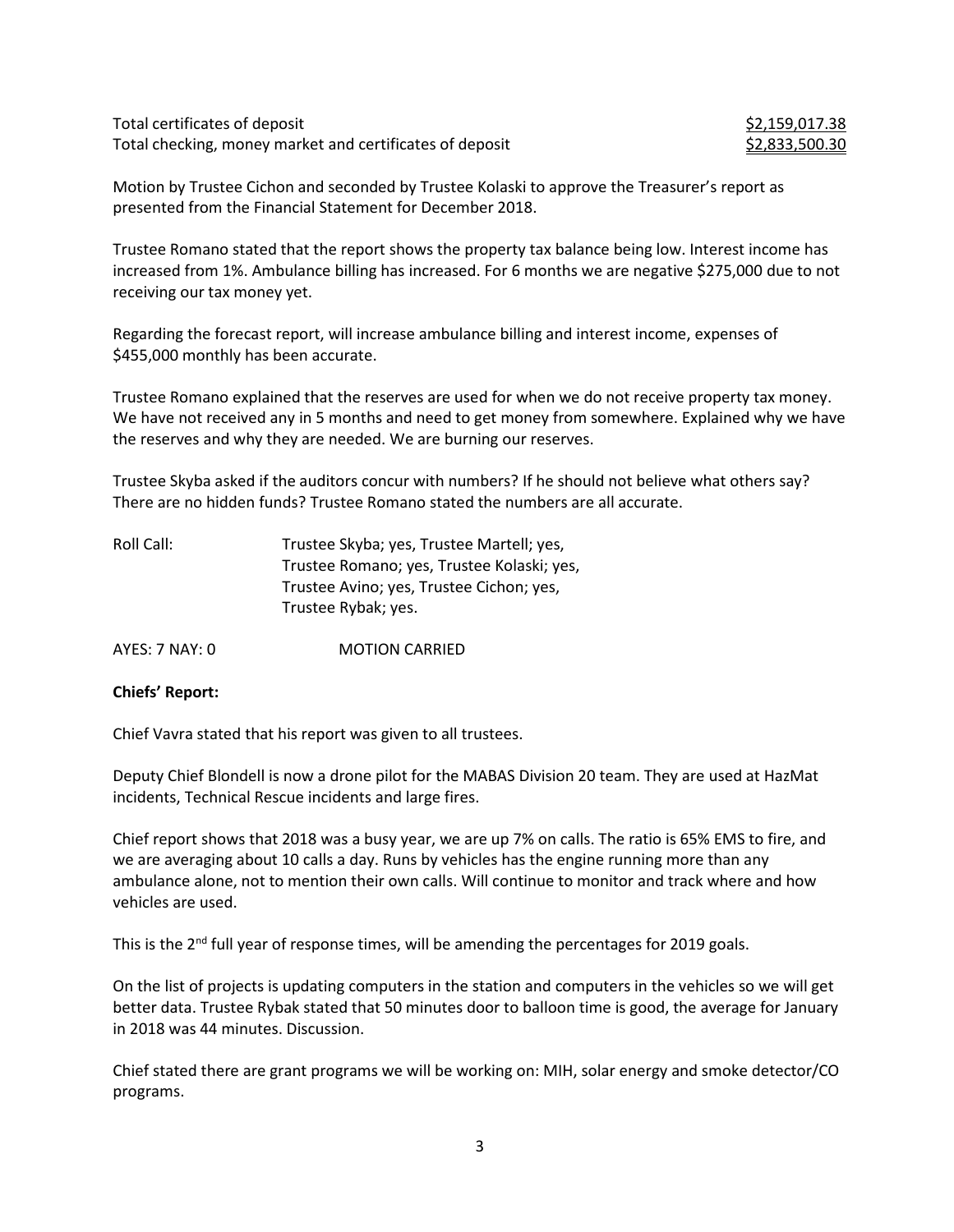The 2019 goals are included in the packet. We are exceeding our training goals. This is a positive thing for ISO.

Motion by Trustee Kolaski seconded by Trustee Rybak to approve the Chief's report for December 2018.

AYES: 7 NAY: 0 MOTION CARRIED

**President's Report:** Trustee Martell stated there was nothing to report.

#### **Committee Reports:**

Finance & Information Technology Committee- Trustee Romano stated that we met last night and reviewed the audit and discussed the note. Also discussed the Automatic Aid agreement with Rosemont Fire Department.

Building and Equipment Committee- Trustee Cichon stated we will have a meeting in February once we see what funds we have to work with.

Policy Committee- Trustee Kolaski stated next week there is a meeting, will be sending paperwork and notes to the members. Will read it at the next meeting and approve it at the following meeting.

Strategic Planning Committee- Trustee Martell stated there is nothing to report.

Human Capital Committee- Trustee Rybak stated the Chief evaluations are due and there is a meeting scheduled. Will be meeting for MIH on January  $22^{nd}$  to discuss the application which is  $\frac{3}{4}$  done. Still need to figure out a couple of things. The hospital is excited. Many patients will qualify for this service.

Community Relations Committee-Trustee Avino stated that last months newsletter came out. From now on we plan to do a Spring and a Fall newsletter. We need to meet again and discuss the following: Brother Fire Department, Smoke Detector Program, Blood Drive, and Brick Paver Program. The signs will go out in the spring.

Trustee Skyba asked if we are getting reimbursed for the late newsletter. Chief stated it was approved on the 19<sup>th</sup> and sent to the post office on the 28<sup>th</sup>. The post office has 3 weeks to deliver bulk mail. FCL Graphics had it completed in 4 working days. Trustee Skyba doesn't feel it looks good. Trustee Avino states the committee is improving.

Discussion on the signs and when they will be out. Trustee Skyba would like a hard date in writing. Trustee Avino stated that our neighbor Police Departments asked for us to hold off putting signs out and we are going to be good neighbors. A hard date is not possible, we need to wait until they can get in the ground. Trustee Skyba feels that since it was not the municipalities idea, they don't want us to do it. Chief said we didn't do it at that time as a curtesy, not an absolute no. Trustee Martell asked what if they say we have more new police officers and they want us to wait again. He states he has heard excuses and baloney before. It was decided to wait to see on weather/temperature for when the signs will go out.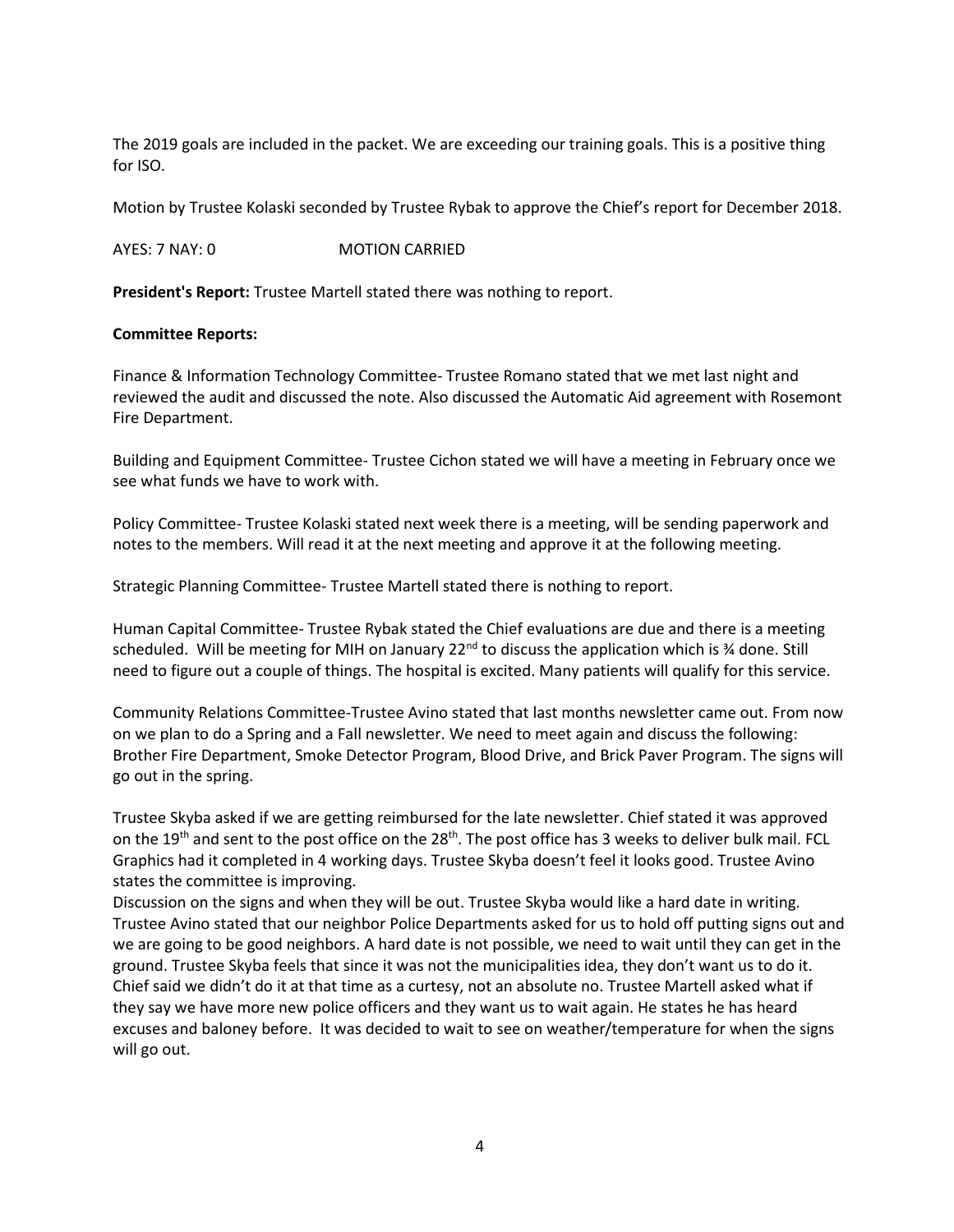Fire Commissioner & Pension Board Governance & Oversight Committee- Trustee Skyba stated he is waiting for schedule for the Pension Fund. I did request a Fire Commissioner to attend and give a report.

Fire Commissioner Report- Commissioner Golebiowski stated that the entry level list and Lieutenant's testing has been completed. New meeting dates have been scheduled. There are no exams this year. Would like to investigate changing preference points for new candidates. Residents receive preference points and would like firefighters to start speaking to the students at Ridgewood Hight School. Will also discuss with Triton College. Discussion.

Trustee Flaherty is now the Commissioner's attorney.

Trustee Skyba asked that when members come back from training, they give an update on what they learned and asked that they not all go to the same sessions.

#### **Old Business:**

Motion by Trustee Romano and seconded by Trustee Avino to approve Ordinance 19-2, an Ordinance approving the Automatic Mutual Aid Agreement between the Norwood Park Fire Protection District with Rosemont Fire Department.

Chief stated that they reviewed that stats from 2017 & 2018 of Schiller Park, who currently responds Auto Aid to Rosemont. We will be responding to the south part of Rosemont and target hazards. In 2017, Schiller Park responded 199 time and were returned 57% of the time before arrival. Average call time was 16 minutes. In 2018, they responded 157 times and were returned 135 times (new software would not give same statistics). This will give Norwood Park 3 additional firefighters on large incidents and can bring a truck company for when we are at minimum manning. We will respond with an engine to them.

Trustee Cichon states we have less guys, can we stop going to Elmwood or one of the other towns? Chief stated he does not see it as a burden versus us having more men on scene here.

Rosemont approached us due to ISO, they need more firefighters coming in. We have procedures to respond non-emergent, unless there is a report of fire/smoke showing, then we run hot. If we are enroute to Rosemont and we get a call in district, we break off and cover our town.

Roll Call: Trustee Skyba; no, Trustee Martell; yes, Trustee Romano; yes, Trustee Kolaski; yes, Trustee Avino; yes, Trustee Cichon; no, Trustee Rybak; no.

AYES: 4 NAY: 3 MOTION CARRIED

Chief will monitor and report back to the board. Discussion of the out clause if it is not working. Chief stated they could end it immediately if it is not working out. Discussion. Trustee Martell stated that past Chief's had concerns and did not want to do this.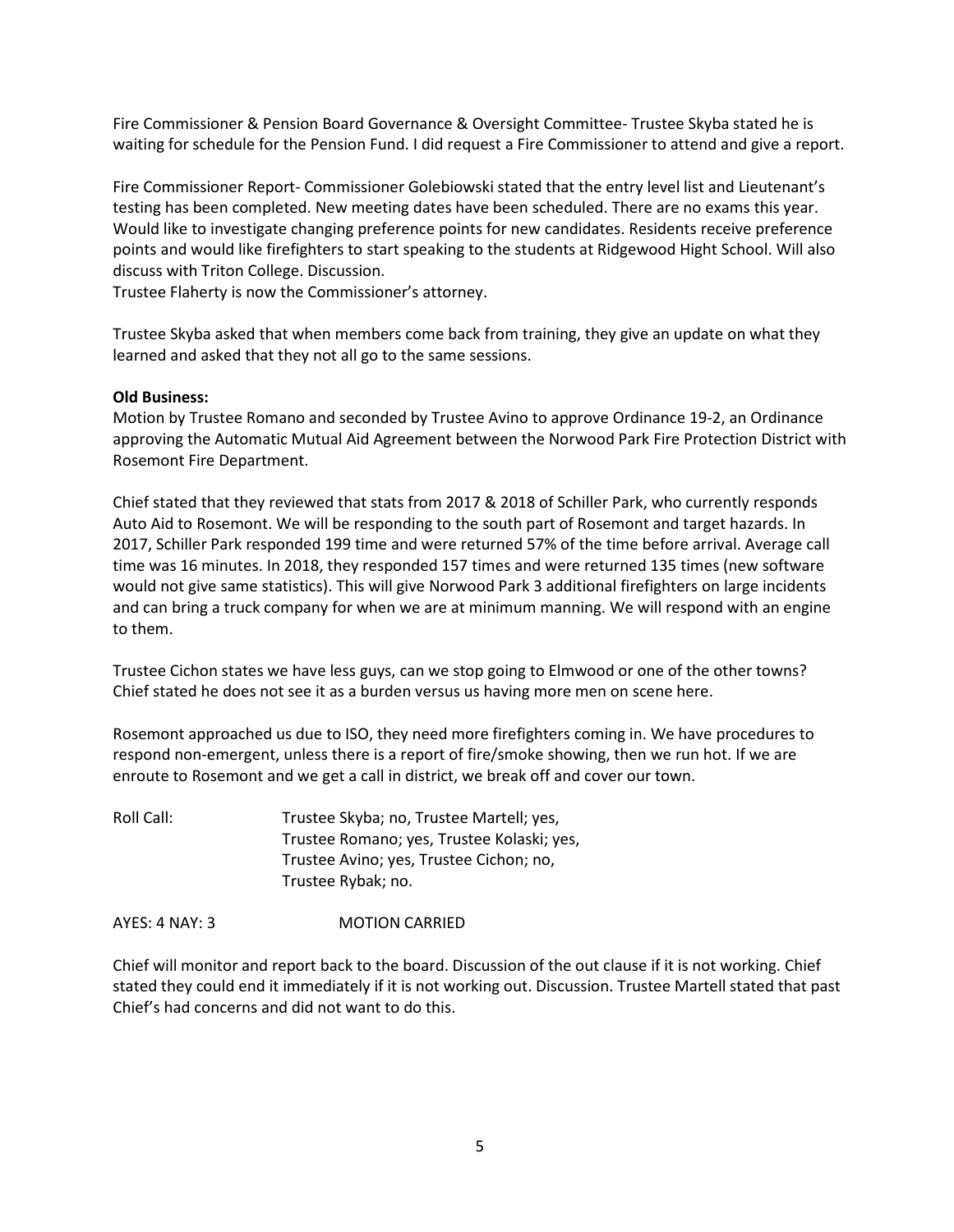### **New Business**

Motion by Trustee Romano and seconded by Trustee Kolaski to accept the audit for the 2018 fiscal year as presented by Treasurer Romano prepared by Knutte & Associates, subject to changes by the Finance Committee.

Trustee Martell stated that he knows the members have not seen the audit. Trustee Romano summarized the audit. He stated that it is a 54-page report which the Finance Committee went through to make sure the information was correct and then complete the MD&A. The highlights include the general revenue a decrease of \$645,000 due to the pension expense going up. In 2017 the pension contribution was \$881,000 to \$1,491,000 in 2018, based on information, the number will continue to rise. Total expenses decreased \$400,000. The District is \$339,000 in the red before depreciation and \$550,000 with depreciation. We are having to pull from savings.

Discussed ways the expenses were decreased this past fiscal year.

Trustee Romano explained that there were no copies because of a couple of errors in the MD&A and that Attorney Flaherty says it is okay to approve pending the changes. Cyndi will send the auditor the changes we are requesting. Trustee Martell stated that the collateral and IMRF comments needed to be changed.

Trustee Skyba stated that some of the savings is by the Trustees not hiring to fill positions.

Trustee Cichon stated that the approval of the audit is going off the recommendation of the Finance Committee.

| Roll Call: | Trustee Skyba; yes, Trustee Martell; yes,  |
|------------|--------------------------------------------|
|            | Trustee Romano; yes, Trustee Kolaski; yes, |
|            | Trustee Avino; yes, Trustee Cichon; yes,   |
|            | Trustee Rybak; yes.                        |
|            |                                            |

AYES: 7 NAY: 0 MOTION CARRIED

Motion by Trustee Romano and seconded by Trustee Kolaski to approve Ordinance 19-1, an Ordinance authorizing the execution of a note and mortgage and related financial documents with Belmont Bank & Trust for a maximum of one (1) million dollars.

Trustee Skyba stated that he noticed there was hesitation for a second for the motion and that he knows board members are questioning if we need this loan. Trustee Avino stated that no one wants to take a loan, but it is needed. Trustee Martell stated that things are not grim, but 2 ways to ruin a business is not to pay your employee or burn your reserves to operate. This is being used for capital expenditures. Trustee Skyba stated that this is being used for things that are absolutely needed. Trustee Martell stated this is not being used for day to day operations, but for capital expenditures. Trustee Avino stated that we need to hammer down and not spend to the maximum if we don't have to.

This is a 6-month interest only, then amortized over 84 months. It will be paid off in 90 months. Trustee Kolaski asked if prepayment was allowed. Chief stated there is no prepayment penalty. Trustee Martell stated that if it is approved tonight, the first draw would be this week. Current rate is 4.72%.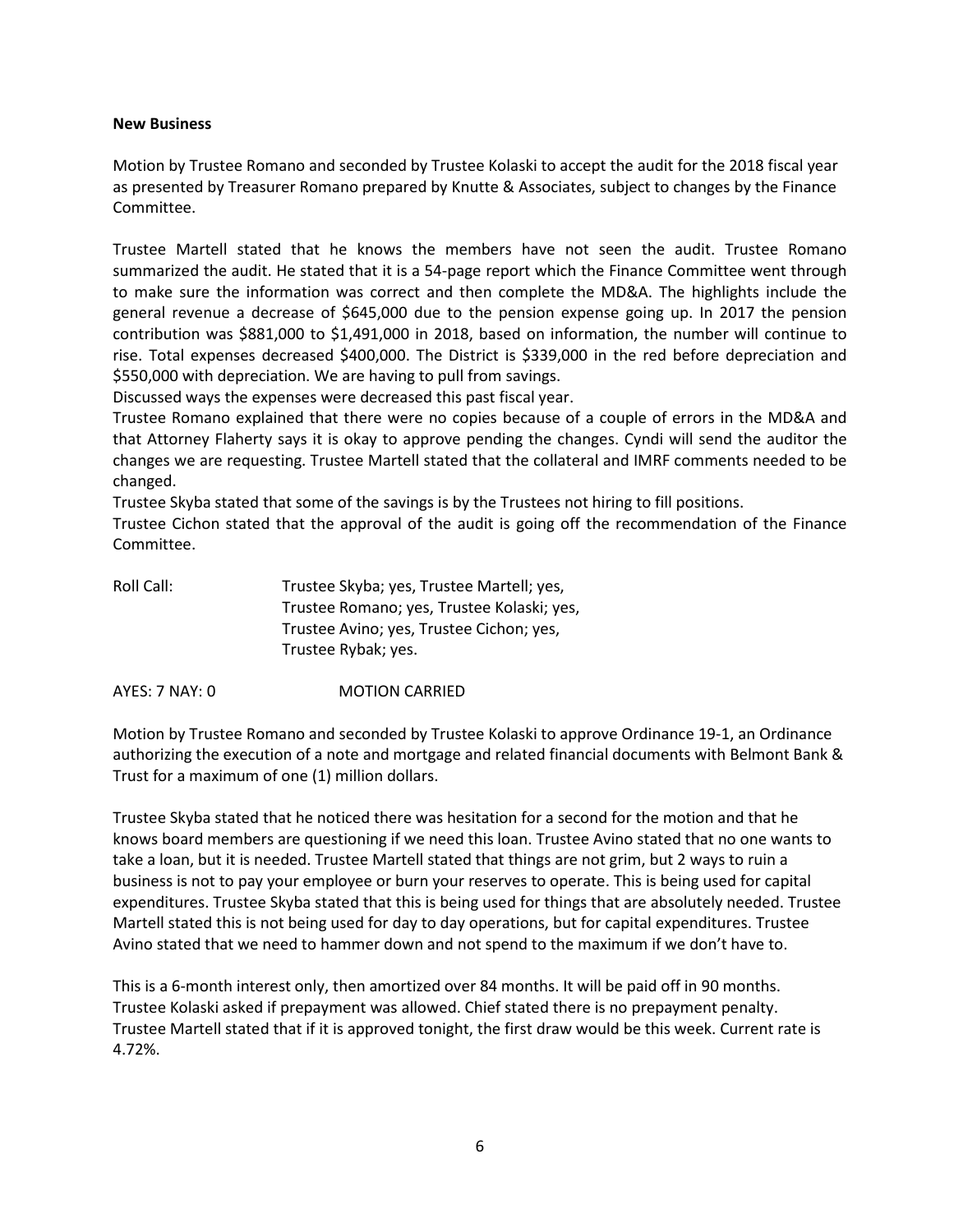| Roll Call: | Trustee Skyba; yes, Trustee Martell; yes,  |
|------------|--------------------------------------------|
|            | Trustee Romano; yes, Trustee Kolaski; yes, |
|            | Trustee Avino; yes, Trustee Cichon; yes,   |
|            | Trustee Rybak; yes.                        |
|            |                                            |

AYES: 7 NAY: 0 **MOTION CARRIED** 

Motion by Trustee Cichon and seconded by Trustee Martell to approve the payout of mandatory sick buyback to the following:

| Larry Curran                                  | 144 hours | \$4,980.24 |
|-----------------------------------------------|-----------|------------|
| Daniel Davila                                 | 24 hours  | \$940.56   |
| Matthew Mattio 80 hours                       |           | \$2,835.95 |
| Ronald Schneider 96 hours                     |           | \$3,547.68 |
| Stephen Swank 12 hours                        |           | \$426.96   |
| Total mandatory sick time buyback \$12,731.39 |           |            |

Trustee Rybak asked what the maximum and minimum amount of time the firefighters can have, Cyndi explained. Trustee Skyba asked if the payouts were reviewed. Trustee Romano stated he reviewed the.

Roll Call: Trustee Skyba; yes, Trustee Martell; yes, Trustee Romano; yes, Trustee Kolaski; yes, Trustee Avino; yes, Trustee Cichon; yes, Trustee Rybak; yes.

AYES: 7 NAY: 0 MOTION CARRIED

Motion by Trustee Rybak and seconded by Trustee Skyba to ratify the following purchases: -American Express in the amount of \$4,600.96 for the purchase of new hose door, the movers, repair to door on call and monthly fees.

| Roll Call: | Trustee Skyba; yes, Trustee Martell; yes,  |
|------------|--------------------------------------------|
|            | Trustee Romano; yes, Trustee Kolaski; yes, |
|            | Trustee Avino; yes, Trustee Cichon; yes,   |
|            | Trustee Rybak; yes.                        |

AYES: 6 NAY: 0 MOTION CARRIED

Motion by Trustee Skyba and seconded by Trustee Romano to go into Closed Session Pursuant to Section (2)(c)(1) of the Open Meetings Act (to discuss the appointment, employment, compensation, discipline, performance or dismissal of specific employees of the public body; and/or section (2)(c)(11) of the Act (pending, probable or imminent litigation).

Roll Call: Trustee Skyba; yes, Trustee Martell; yes, Trustee Romano; yes, Trustee Kolaski; yes, Trustee Avino; yes, Trustee Cichon; yes, Trustee Rybak; yes.